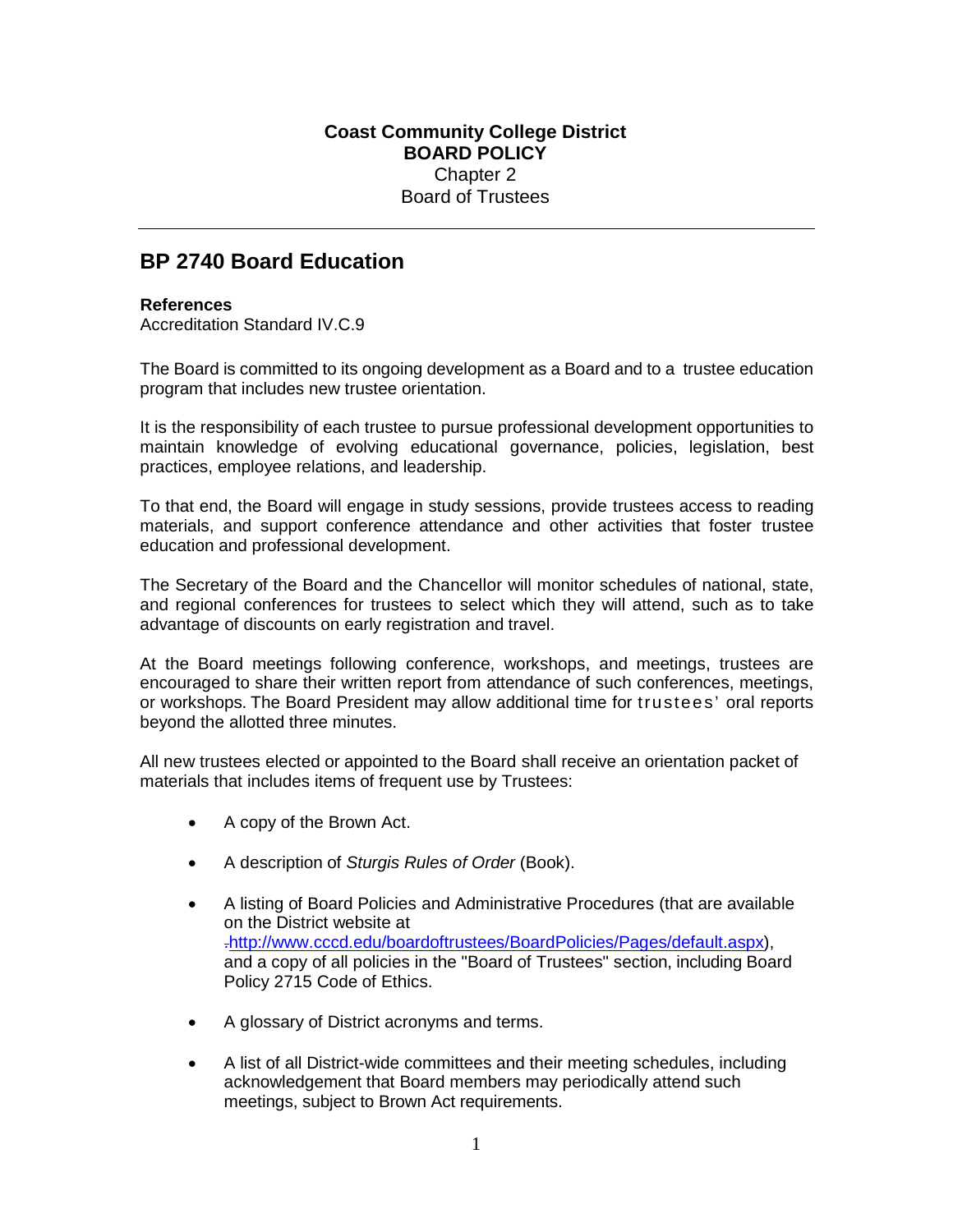- A list of Executive Staff and Trustees.
- Current information on members of the Academic Senates.
- The District-wide Strategic Plan.
- Current information on the members of the Associated Students of each college and the District Student Council.

 In addition to this, new Trustees shall be made aware of the following reference materials:

- The Community College League of California (CCLC) Trustee Handbook, which includes a summary and analysis of AB1725
- College catalogs, class schedules, and other major District publications.
- Collective Bargaining Agreements with the District constituency groups.
- A summary of the role and participation level of student members on the Board.
- Enrollment reports reflecting student demographics and enrollment patterns.

In addition to reviewing the written materials, the new trustee orientation process shall include the opportunity for the trustee to:

- Review Board operations with the Secretary of the Board, including regarding:
	- **Agenda management**
	- **-** Minutes
	- Board Policies and Administrative Procedures
- Review the District Budget with the Vice Chancellor of Administrative Services and Finance.
- Meet with the Chancellor and current members of the Board, either collectively or individually, subject to requirements of the Brown Act.
- Tour the college campuses with the college Presidents.
- Meet with student leaders from the colleges.

The new trustee orientation process shall also include, as appropriate:

- Participation in the Community College League of California (CCLC) New Trustee Orientation Workshop.
- A retreat with the Board, or alternatively, an in-depth meeting with the Board President.